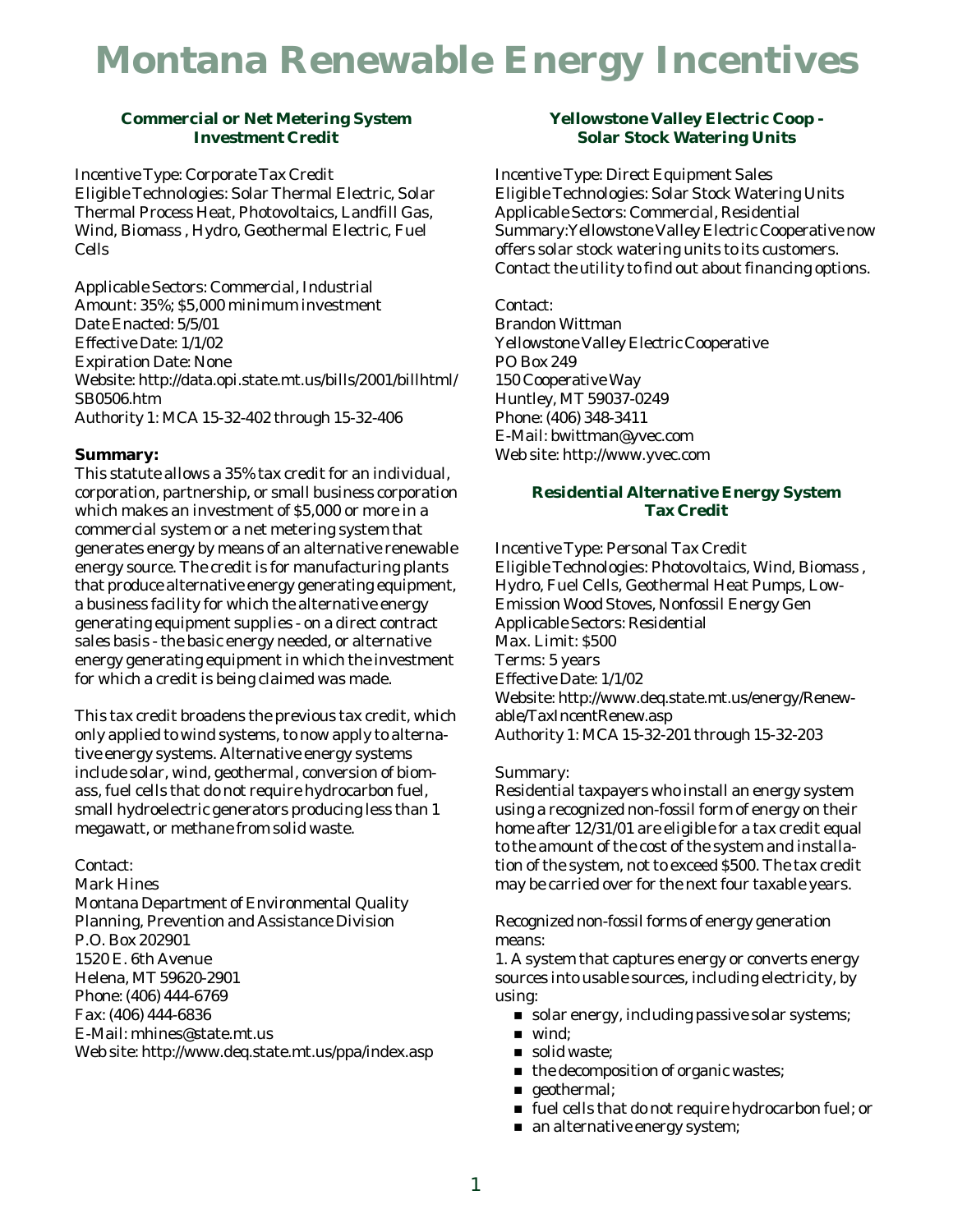2. A system that produces electric power from biomass or solid wood wastes; or

3. A small system that uses water power by means of an impoundment that is not over 20 acres in surface area.

#### Contact:

Mark Hines Montana Department of Environmental Quality Planning, Prevention and Assistance Division P.O. Box 202901 1520 E. 6th Avenue Helena, MT 59620-2901 Phone: (406) 444-6769 Fax: (406) 444-6836 E-Mail: mhines@state.mt.us Web site: http://www.deq.state.mt.us/ppa/index.asp

## **Residential Geothermal Systems Credit**

Incentive Type: Personal Tax Credit Eligible Technologies: Geothermal Heat Pumps Applicable Sectors: Residential Max. Limit: \$1,500 Terms: 8 years Date Enacted: 5/5/01 Effective Date: 1/1/02 Expiration Date: None Website: http://www.deq.state.mt.us/ppa/energy\_tax/ page3.htm#geothermal Authority 1: Montana Code 15-32-115, as amended by SB 506 in 2001

#### Summary:

This statute allows residents to claim an income tax credit of up to \$1,500 for the installation cost of a geothermal energy system in their principal dwelling. If the credit is not used for the year the system is installed, then it may be carried forward for the next 7 taxable years.

#### Contact:

Mark Hines Montana Department of Environmental Quality Planning, Prevention and Assistance Division P.O. Box 202901 1520 E. 6th Avenue Helena, MT 59620-2901 Phone: (406) 444-6769 Fax: (406) 444-6836 E-Mail: mhines@state.mt.us Web site: http://www.deq.state.mt.us/ppa/index.asp

## **Renewable Energy Systems Exemption**

Incentive Type: Property Tax Exemption Eligible Technologies: Passive Solar Space Heat, Solar Water Heat, Active Solar Space Heat, Solar Thermal Electric, Photovoltaics, Wind, Biomass , Hydro, Waste Applicable Sectors: Commercial, Residential Amount: \$20,000 for single family, \$100,000 multi family Max. Limit: N/A Terms: 10 years Website: http://www.deq.state.mt.us/ppa/energy\_tax/ page1.htm Authority 1: MCA 15-6-201(b)(3)

#### Summary:

This statute exempts from property taxation the value added by a qualified renewable energy source. Qualified equipment includes active and passive solar, wind, hydropower, solid waste, and the decomposition of organic wastes. Such equipment is exempt from taxation for a period of 10 years following installation. The value added exemption applies to systems with up to \$20,000 in value in the case of a single-family residential dwelling and \$100,000 in the case of a multifamily residential dwelling or a nonresidential structure.

Contact:

Mark Hines Montana Department of Environmental Quality Planning, Prevention and Assistance Division P.O. Box 202901 1520 E. 6th Avenue Helena, MT 59620-2901 Phone: (406) 444-6769 Fax: (406) 444-6836 E-Mail: mhines@state.mt.us Web site: http://www.deq.state.mt.us/ppa/index.asp

#### **NorthWestern Energy - USB Renewable Energy Fund**

Incentive Type: State Grant Program Eligible Technologies: Passive Solar Space Heat, Solar Water Heat, Active Solar Space Heat, Solar Thermal Electric, Photovoltaics, Wind, Biomass , Hydro, Geothermal Electric, Geothermal Heat Pumps

Applicable Sectors: Commercial, Industrial, Residential, General Public

Amount: \$5,000 to \$1.5 million Website: http://www.northwesternenergy.com/energy/ renewables/renewable\_energy.htm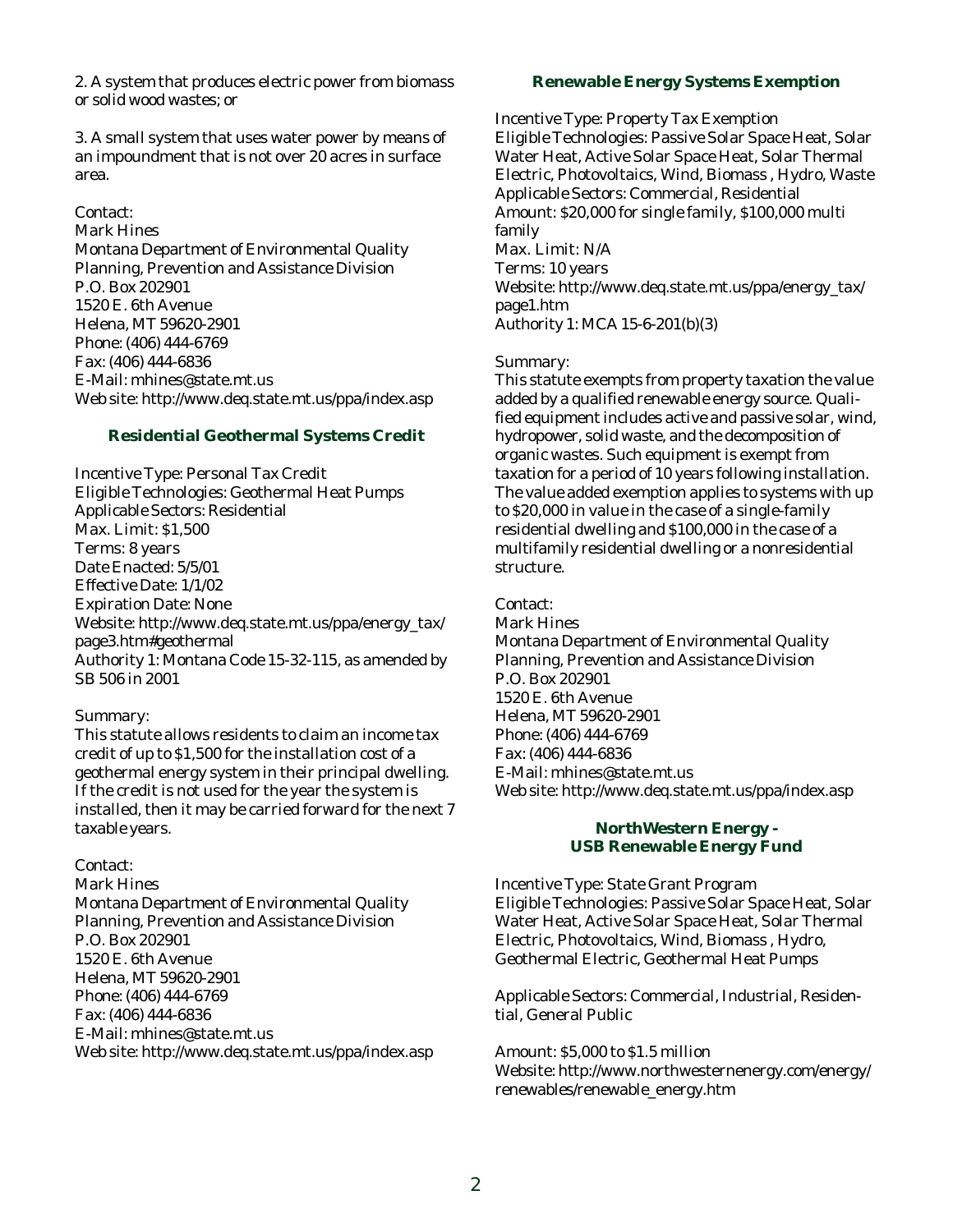Summary:

NorthWestern Energy, formerly Montana Power Company, periodically provides funding to its customers for renewable energy projects. As part of Montana's 1997 restructuring legislation, Montana established its Universal System Benefits (USB) Program. The USB requires all electric and gas utilities to establish USB funds for low-income energy assistance, weatherization, energy efficiency activities, and development of renewable energy resources. A typical NorthWestern Energy residential customer pays approximately \$1 per month in electric USB charges. About \$8.6 million is collected annually by NorthWestern, and about \$1 million is used for renewable energy projects. In 2001, NorthWestern funded 15 of more than 20 RFPs received. Projects included wind and solar projects for residents and businesses and most of the projects included a public education or demonstration component to increase awareness of renewable energy.

A guide to funding renewable energy projects, "Bright Ideas in Renewable Energy," explains the program and the request for proposal (RFP) process. This guide is available for download on the program's Web site. The RFP should be submitted along with a cover sheet, equipment and installation cost information, and a completed and signed copy of the interconnection agreement, if applicable. Proposals are generally processed in 4 to 8 weeks.

Contact:

Information Specialist - NorthWestern NorthWestern Energy E+ renewable energy programs 40 East Broadway Butte, MT 59701 Phone: (888) 700-6878 E-Mail: E+Programs@northwestern.com Web site: http://www.northwesternenergy.com/

## **Alternative Energy Revolving Loan Program**

Incentive Type: State Loan Program Eligible Technologies: Photovoltaics, Landfill Gas, Wind, Biomass , Hydro, Fuel Cells, Geothermal Heat Pumps Applicable Sectors: Commercial, Residential Amount: \$10,000 Max. Limit: \$10,000 Terms: 5 years Date Enacted: 5/5/01 Effective Date: 7/1/01 Website: http://www.deq.state.mt.us/energy/Renewable/altenergyloan.asp Authority 1: MCA 75-25-101

Summary:

The Alternative Energy Revolving Loan Program (AERLP) provides loans to individuals and small businesses for the purpose of building alternative energy systems for residences and small businesses to generate energy for their own use and for net metering. The program is administered by the Department of Environmental Quality, which is responsible for developing the rules.

The loan account moneys are deposited into the account from air quality penalties. Interest earned by the account and any interest that is generated from a loan repayment is deposited into the account and used to sustain the program.

Alternative energy systems include fuel cells that do not require hydrocarbon fuel, geothermal systems, low emission wood or biomass, wind, photovoltaics, geothermal, small hydropower plants under 1 megawatt, and other recognized non-fossil forms of energy generation.

The amount of a loan may not exceed \$10,000 and the loan must be repaid within 5 years.

# Contact:

Mark Hines Montana Department of Environmental Quality Planning, Prevention and Assistance Division P.O. Box 202901 1520 E. 6th Avenue Helena, MT 59620-2901 Phone: (406) 444-6769 Fax: (406) 444-6836 E-Mail: mhines@state.mt.us Web site: http://www.deq.state.mt.us/ppa/index.asp

## **Flathead EC - Environmentally Friendly Power**

Incentive Type: Green Pricing Program Eligible Technologies: Photovoltaics, Wind, Hydro Applicable Sectors: Commercial, Residential Premium: \$2 block; 100-kWh block Commitment: Monthly Participants: 231 residential customers Capacity Installed/Planned: 1 MW installed Effective Date: 1999 Website: http://www.flatheadelectric.com/efp/efp.html

#### Summary:

Flathead Electric Cooperative, Inc. (FEC) and its urban subsidiary, Energy Northwest, Inc. serve more than 50,000 customer accounts in the Flathead Valley of Northwestern Montana and along the Montana-Wyoming border near Cooke City. FEC's green pricing tariff program, named Environmentally Friendly Power (EFP), allows customers to voluntarily pay a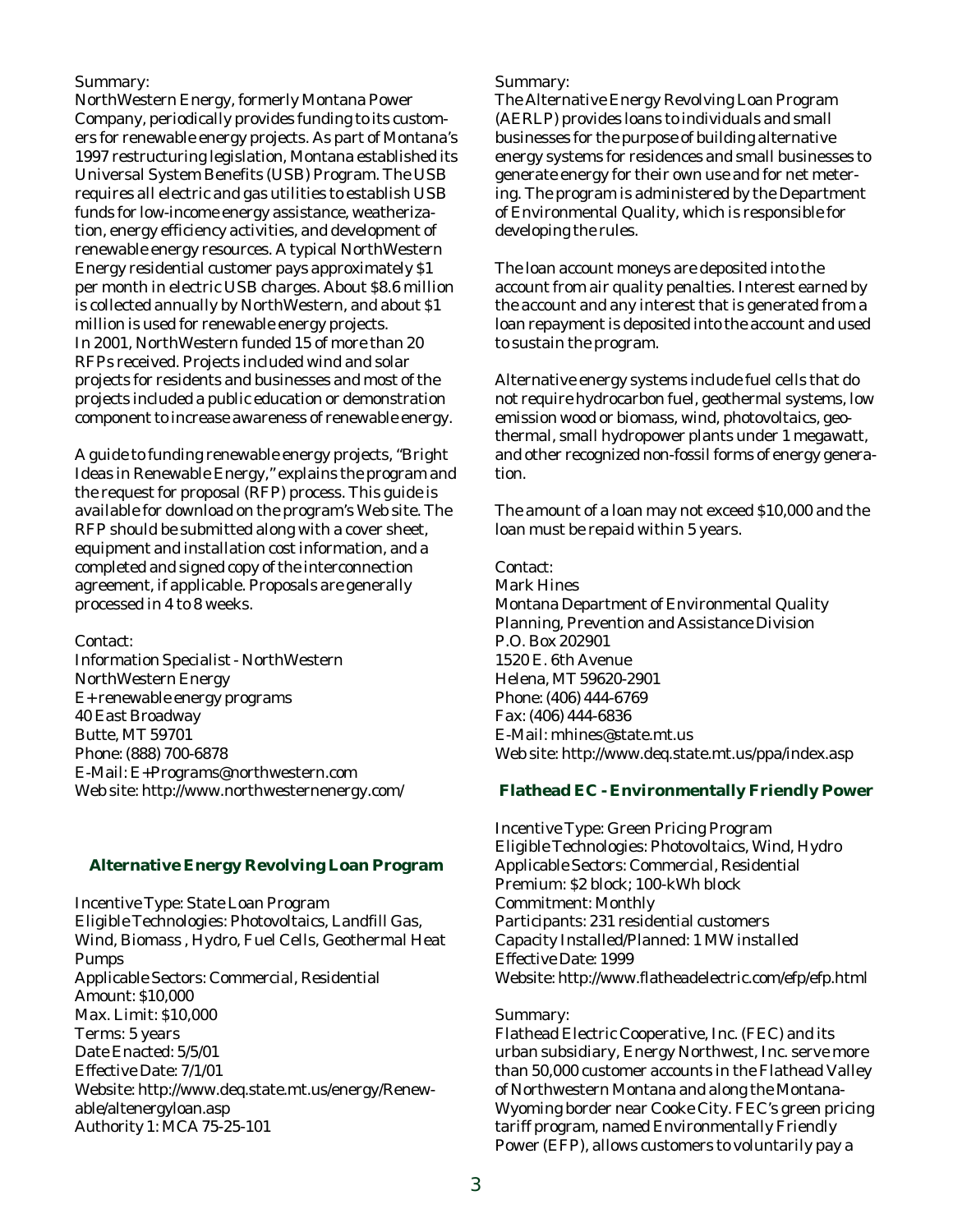premium for renewable energy generated from renewable electric generating stations.

FEC began accepting participants for EFP in August 1999. Power delivery began in October of 1999. The program allows customers to subscribe to the EFP program by paying \$2 for each 100-kWh block. FEC estimates that the typical resident uses 1,150 kWh per month.

FEC signed a two-year contract with Bonneville Power Administration to purchase 1 MW of renewable power. The power generation occurs at the Idaho Falls and Packwood hydroelectric facilities, and the Foote Creek wind facility. The majority of the additional costs collected under the program go to the Bonneville Environmental Foundation, a non-profit and charitable organization, dedicated to encouraging and funding projects that develop new renewable resources and/or enhance watershed restoration in the Northwest.

#### Contact:

Janice Weaver Flathead Electric Cooperative, Inc. 2510 Highway 2 East Kalispell, MT 59901 Phone: (406) 751-4483 E-Mail: jan.weaver@flatheadelectric.com Web site: http://www.flatheadelectric.com

#### **Montana Million Solar Roofs Partnership**

Incentive Type: Outreach Program

Eligible Technologies: Solar Water Heat, Active Solar Space Heat, Photovoltaics, Solar Pool Heating System Applicable Sectors: Commercial, Industrial, Residential, General Public, Nonprofit, Schools, Local Government, Construction, Utilities, State Government Participants: 250 solar systems have been installed to date

Goal: Install 1000 solar systems by the year 2010 Date Enacted: 1997

Website: http://www.montanagreenpower.com/ index.html

### Summary:

The Montana Million Solar Roofs Initiative (MSRI) is led by the National Center for Appropriate Technology which will help to remove barriers to solar energy through public education via the Montana Green Power web site and expansion of solar energy in rural areas by conducting "Solar Energy Workshops at Sunset" in conjunction with Montana's rural electric utilities. The goal is to install 1000 solar systems by the year 2010. To date, 250 MSRI qualified solar systems have been installed on Montana homes and businesses.

#### About MSRI...

Announced in June 1997, Million Solar Roofs (MSRI) is an initiative to install solar energy systems on one million U.S. buildings by 2010. The initiative includes two types of solar technology: solar electric systems (or Photovoltaics) that produce electricity from sunlight and solar thermal systems that produce heat for domestic hot water, space heating, or heating swimming pools. The U.S. Department of Energy, through its Regional Offices, focuses its efforts on national, state and local partnerships. These partnerships are made up of the building industry, other federal agencies, local and state governments, utilities, energy service providers, the solar energy industry, financial institutions, and non-governmental organizations. The goal is to remove market barriers to solar energy use and develop and strengthen local demand for solar energy products and applications.

MSRI, however, does not provide funding to design, purchase or install solar energy systems. To learn more about the Million Solar Roofs Initiative (MSRI), visit the Million Solar Roofs website.

## Contact:

Jim Tracy National Center for Appropriate Technology P.O. Box 3838 Butte, MT 59702-3838 Phone: (406) 494-4572 Fax: (406) 494-2905 E-Mail: jimt@ncat.org Web site: http://www.ncat.org

Dale Horton National Center for Appropriate Technology P.O. Box 3838 Butte, MT 59702-3838 Phone: (406) 721-9908 Fax: (406) 721-9908 E-Mail: daleh@ncat.org Web site: http://www.ncat.org

#### **Fuel Mix and Emissions Disclosure**

Incentive Type: Generation Disclosure Eligible Technologies: Solar Thermal Electric, Photovoltaics, Wind, Biomass , Hydro, Geothermal Electric Applicable Sectors: Utilities, Fuel Mix: Yes Emissions: Yes Std Format: Yes Effective Date: (proposed) Website: http://www.psc.state.mt.us/gaselec/ rulemaking.htm Authority 1: MCA 69-8-102 and 69-8-403, proposed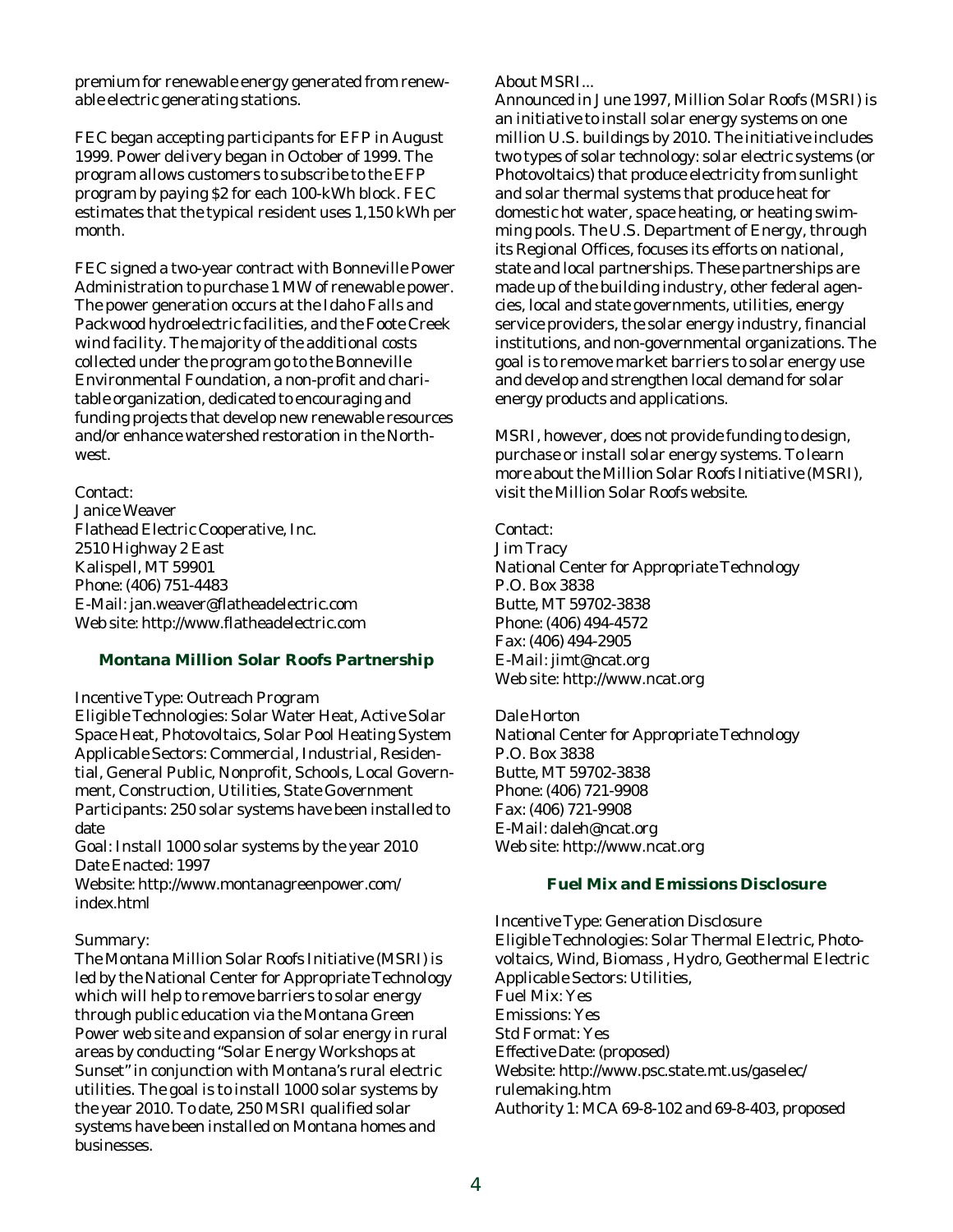## Summary:

Montana's 1997 restructuring law included requirements for the provision of information to consumers about electricity supply services. The Montana Public Service Commission proposed rules on November 8, 1999 calling for the disclosure of fuel mix and environmental impact information. These regulations have yet to be implemented.

The proposed environmental disclosure regulations would require retail electricity suppliers to disclose information on fuel mix and emissions in a standard format at least twice a year along with product offers and advertisements. Under the proposed rules, electricity providers that do not make claims about specific purchases may disclose fuel mix data for net system power for the previous calendar year. Suppliers that make a "claim of specific purchases" or make a "claim-based sale" must provide data on the projected fuel mix for the coming year or compare fuel mix data with net system power for the previous calendar year. Renewable resources can be disclosed as a single resource category. Retail suppliers are also required to disclose carbon dioxide, sulfur dioxide, and nitrogen oxides emissions as well as the amount of spent nuclear fuel generated compared to the regional average, as represented by net system power. Hydro resources must be presented as a percentage of nonlow-impact hydro used. The promulgation of final rules may be delayed because the original timetable for retail access has been modified.

Contact:

Will Rosquist Montana Public Service Commission 1701 Prospect Avenue Vista Building Helena, MT 59620-2601 Phone: (406) 444-6359 Fax: (406) 444-7618 E-Mail: wrosquist@mt.gov Web site: http://www.psc.state.mt.us/

## **Net Metering**

Incentive Type: Net Metering Rules Eligible Technologies: Photovoltaics, Wind, Hydro Applicable Sectors: Commercial, Industrial, Residential Limit on System Size: 50 kW Limit on Overall Enrollment: None Treatment of Net Excess: Credited to the following month, then granted to the utility at end of annual period with no compensation Utilities Involved: Investor-owned utilities only. Interconnection Stds. for Net Metering? Yes Date Enacted: 7/1/1999

Website: http://www.deq.state.mt.us/energy/Renewable/NetMeterRenew.asp Authority 1: SB 409 of 1999

## Summary:

Montana's net metering law, enacted July 1, 1999, allows net metering for customers of investor-owned utilities with solar, wind, and hydropower systems of 50 kilowatts or less that are intended primarily to offset part or all of the customer's requirements for electricity. All customer classes are eligible and no limit on enrollment or statewide installed capacity is specified.

Net excess generation is credited to the customer's next monthly bill. At the beginning of each calendar year, any remaining unused kilowatt-hour credit accumulated during the previous year must be granted to the utility. Currently Montana-Dakota Utility (MDU) and NorthWestern Energy (NWE) are the only utilities offering net metering. The customer can choose to start the net metering period at the beginning of January, April, July, or October to match seasonal farming cycles.

Utilities cannot place any additional standards or requirements on customer-generators beyond those requirements established by the National Electric Code, national electrical safety code, Institute of Electrical and Electronic Engineers and Underwriters Laboratories.

Montana's cooperative utilities have developed a draft net metering agreement that is under consideration. For more information, contact Gary L. Paulsen at MDU at (701) 222-7649 or Dave Ryan at NWE at dnryan@mtpwer.com.

## Contact:

Mark Hines Montana Department of Environmental Quality Planning, Prevention and Assistance Division P.O. Box 202901 1520 E. 6th Avenue Helena, MT 59620-2901 Phone: (406) 444-6769 Fax: (406) 444-6836 E-Mail: mhines@state.mt.us Web site: http://www.deq.state.mt.us/ppa/index.asp

# **Universal System Benefits Program**

Incentive Type: Public Benefits Fund Eligible Technologies: Passive Solar Space Heat, Solar Water Heat, Active Solar Space Heat, Solar Thermal Electric, Solar Thermal Process Heat, Photovoltaics, Wind, Geothermal Electric Applicable Sectors: Utilities, Types: Efficiency, renewable energy, low-income